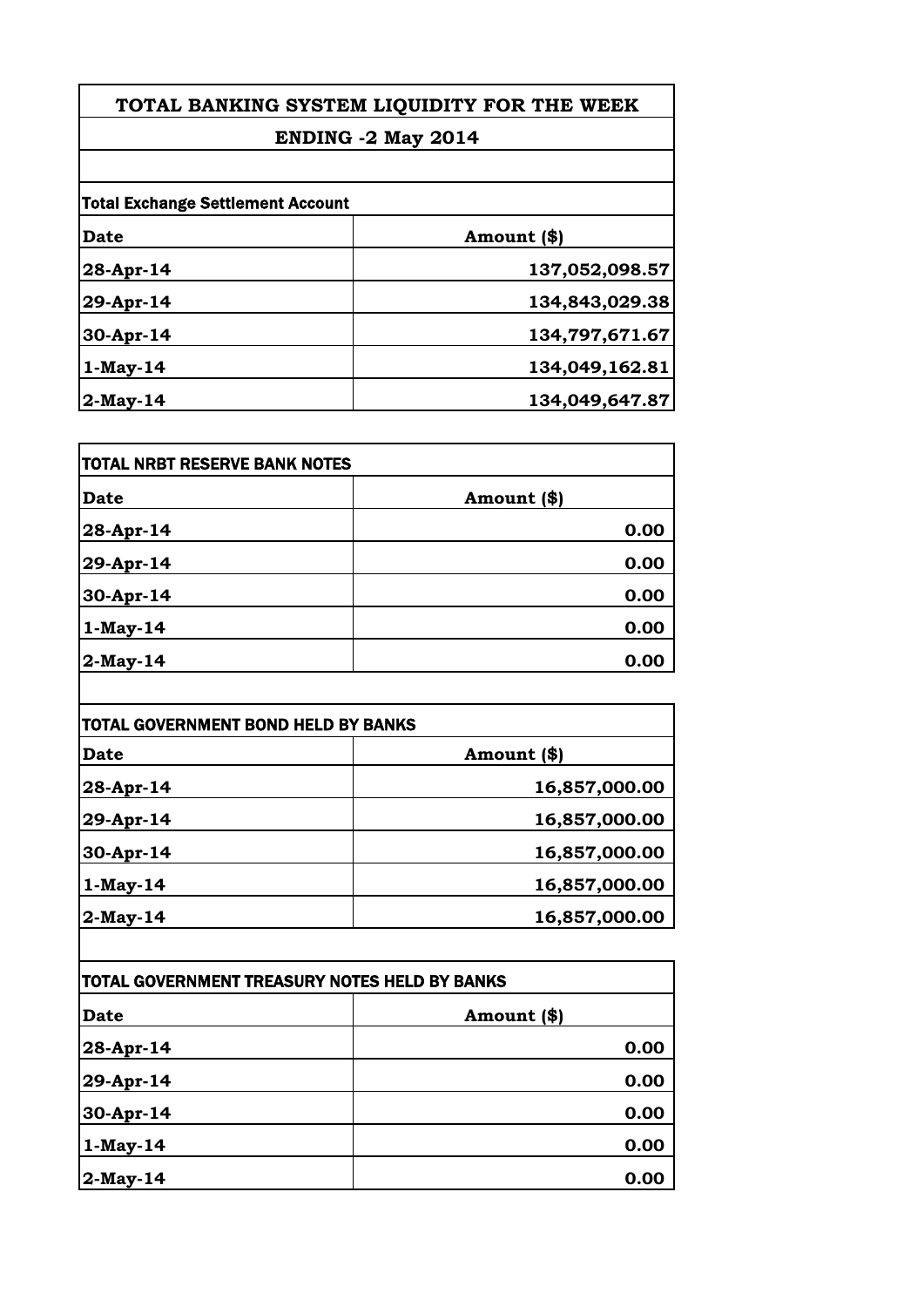### **ENDING -9 May 2014**

| <b>Total Exchange Settlement Account</b> |                |
|------------------------------------------|----------------|
| <b>Date</b>                              | Amount (\$)    |
| 5-May-14                                 | 134,056,098.03 |
| 6-May-14                                 | 133,784,220.70 |
| $7-May-14$                               | 132,396,345.60 |
| 8-May-14                                 | 133,632,142.77 |
| 9-May-14                                 | 133,765,345.19 |

| <b> TOTAL NRBT RESERVE BANK NOTES</b> |             |
|---------------------------------------|-------------|
| <b>Date</b>                           | Amount (\$) |
| 5-May-14                              | 0.00        |
| 6-May-14                              | 0.00        |
| 7-May-14                              | 0.00        |
| 8-May-14                              | 0.00        |
| 9-May-14                              | 0.00        |

| <b>TOTAL GOVERNMENT BOND HELD BY BANKS</b> |               |
|--------------------------------------------|---------------|
| <b>Date</b>                                | Amount (\$)   |
| 5-May-14                                   | 16,857,000.00 |
| 6-May-14                                   | 16,857,000.00 |
| 7-May-14                                   | 16,857,000.00 |
| 8-May-14                                   | 16,857,000.00 |
| 9-May-14                                   | 16,857,000.00 |

| TOTAL GOVERNMENT TREASURY NOTES HELD BY BANKS |             |
|-----------------------------------------------|-------------|
| <b>Date</b>                                   | Amount (\$) |
| 5-May-14                                      | 0.00        |
| $6$ -May-14                                   | 0.00        |
| 7-May-14                                      | 0.00        |
| 8-May-14                                      | 0.00        |
| $9$ -May-14                                   | 0.00        |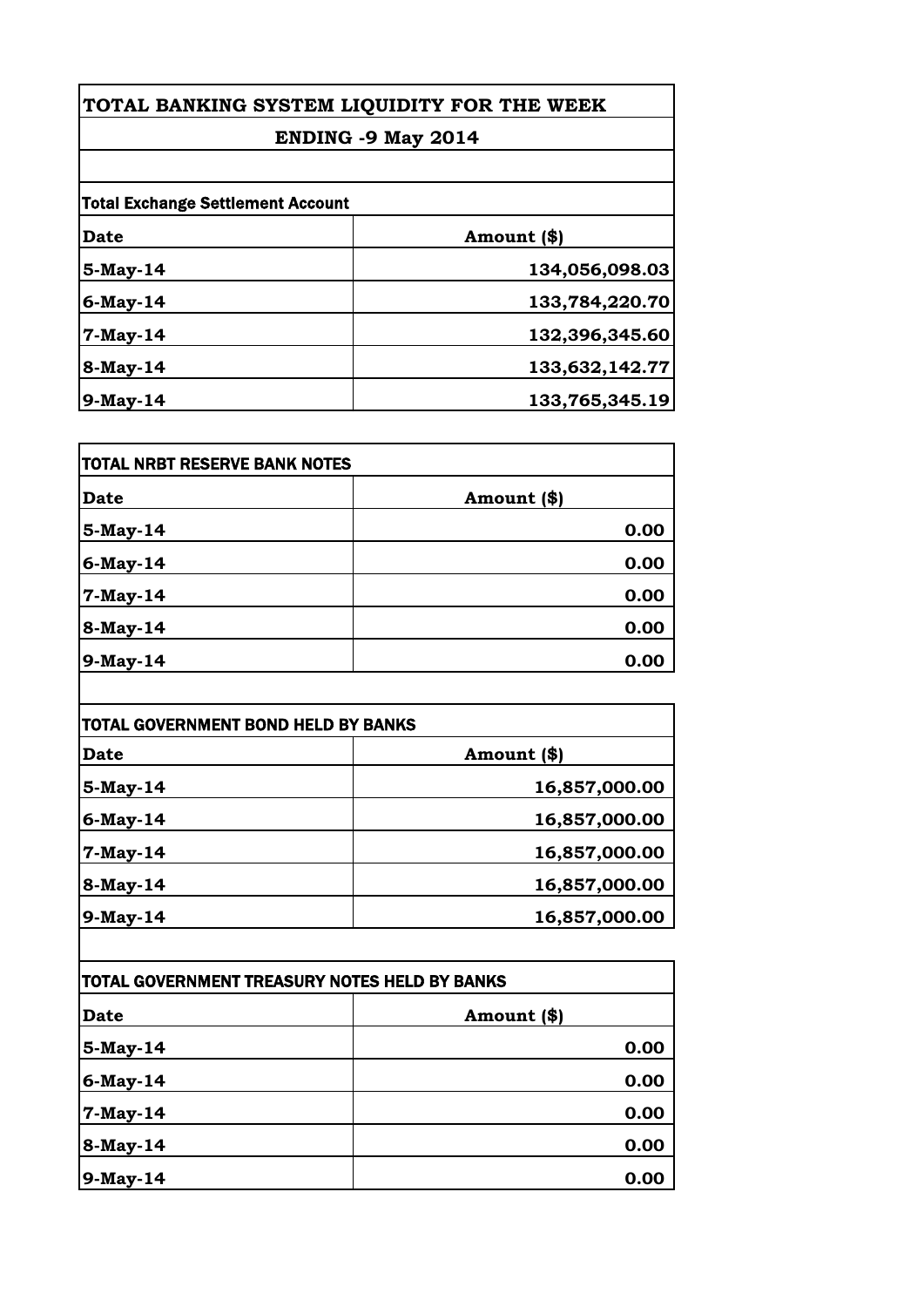### **ENDING -16 May 2014**

| <b>Total Exchange Settlement Account</b> |                   |
|------------------------------------------|-------------------|
| <b>Date</b>                              | Amount (\$)       |
| 12-May-14                                | 134, 152, 754. 52 |
| 13-May-14                                | 137,105,312.50    |
| 14-May-14                                | 136,928,779.74    |
| 15-May-14                                | 136,826,656.85    |
| 16-May-14                                | 136,208,543.96    |

| <b>TOTAL NRBT RESERVE BANK NOTES</b> |             |
|--------------------------------------|-------------|
| <b>Date</b>                          | Amount (\$) |
| 12-May-14                            | 0.00        |
| 13-May-14                            | 0.00        |
| 14-May-14                            | 0.00        |
| $15$ -May-14                         | 0.00        |
| 16-May-14                            | 0.00        |

| TOTAL GOVERNMENT BOND HELD BY BANKS |               |
|-------------------------------------|---------------|
| Date                                | Amount (\$)   |
| 12-May-14                           | 16,857,000.00 |
| 13-May-14                           | 16,857,000.00 |
| 14-May-14                           | 16,857,000.00 |
| 15-May-14                           | 16,857,000.00 |
| 16-May-14                           | 16,857,000.00 |

| TOTAL GOVERNMENT TREASURY NOTES HELD BY BANKS |             |
|-----------------------------------------------|-------------|
| <b>Date</b>                                   | Amount (\$) |
| 12-May-14                                     | 0.00        |
| 13-May-14                                     | 0.00        |
| $14$ -May-14                                  | 0.00        |
| 15-May-14                                     | 0.00        |
| 16-May-14                                     | 0.00        |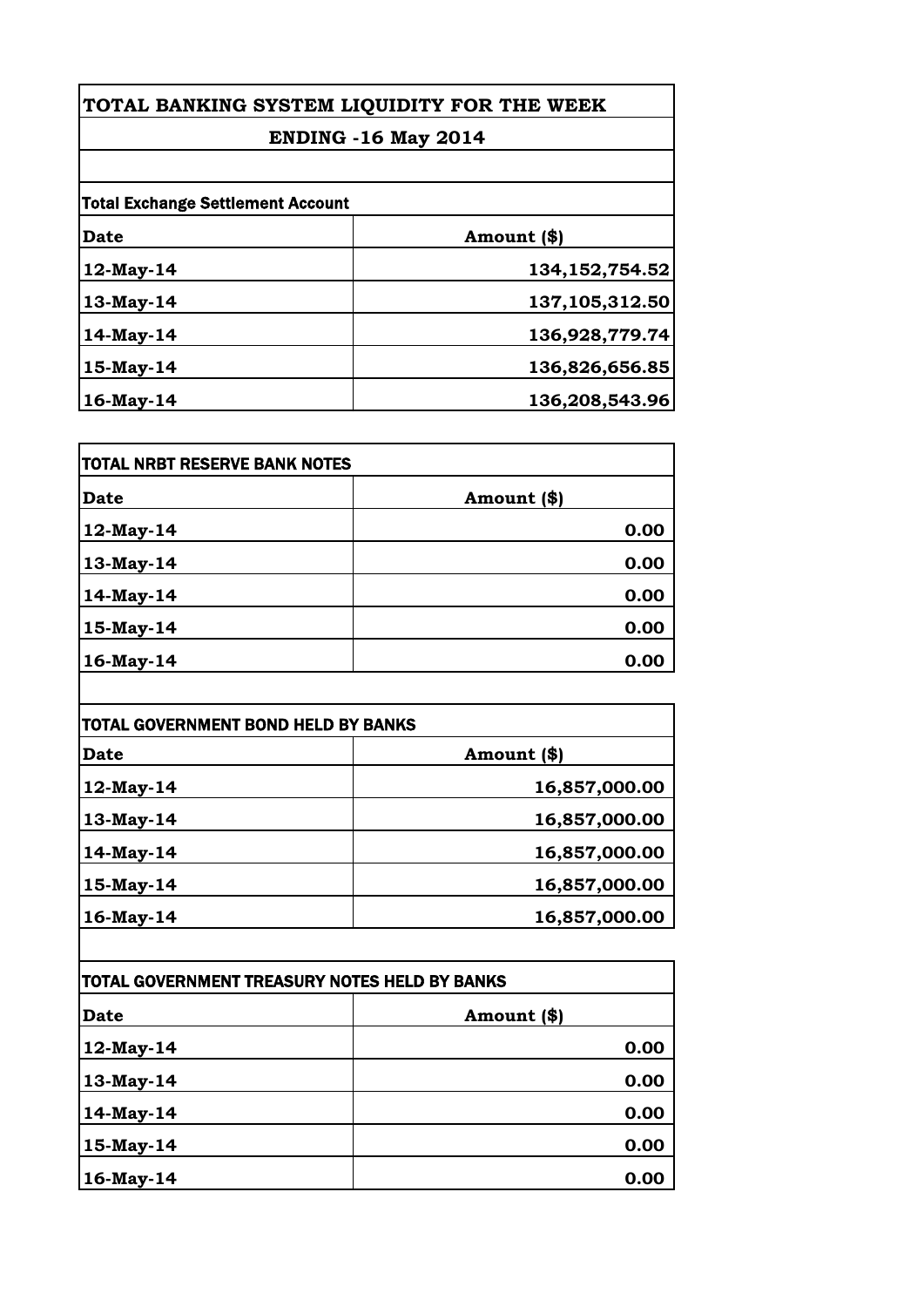### **ENDING -23 May 2014**

| <b>Total Exchange Settlement Account</b> |                |
|------------------------------------------|----------------|
| <b>Date</b>                              | Amount (\$)    |
| 19-Sep-14                                | 136,618,685.80 |
| 20-May-14                                | 136,918,104.24 |
| 21-May-14                                | 138,724,985.22 |
| 22-May-14                                | 139,456,287.19 |
| 23-May-14                                | 139,454,839.14 |

| <b>TOTAL NRBT RESERVE BANK NOTES</b> |             |
|--------------------------------------|-------------|
| <b>Date</b>                          | Amount (\$) |
| 19-Sep-14                            | 0.00        |
| 20-May-14                            | 0.00        |
| 21-May-14                            | 0.00        |
| 22-May-14                            | 0.00        |
| 23-May-14                            | 0.00        |

| <b>TOTAL GOVERNMENT BOND HELD BY BANKS</b> |               |
|--------------------------------------------|---------------|
| <b>Date</b>                                | Amount (\$)   |
| 19-Sep-14                                  | 16,857,000.00 |
| 20-May-14                                  | 16,857,000.00 |
| 21-May-14                                  | 16,857,000.00 |
| 22-May-14                                  | 16,857,000.00 |
| 23-May-14                                  | 16,857,000.00 |

| TOTAL GOVERNMENT TREASURY NOTES HELD BY BANKS |             |
|-----------------------------------------------|-------------|
| <b>Date</b>                                   | Amount (\$) |
| $19-Sep-14$                                   | 0.00        |
| 20-May-14                                     | 0.00        |
| 21-May-14                                     | 0.00        |
| 22-May-14                                     | 0.00        |
| 23-May-14                                     | 0.00        |